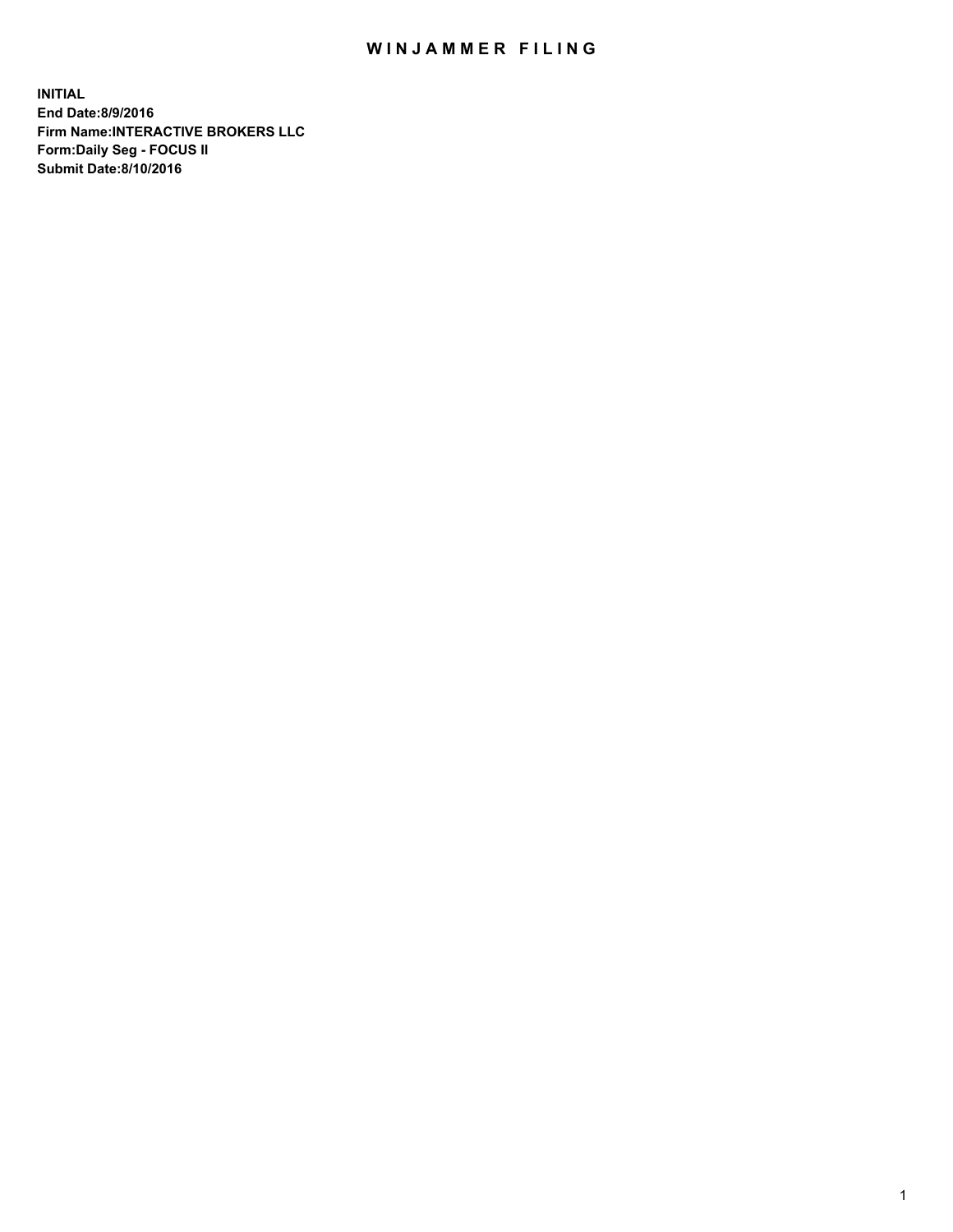## **INITIAL End Date:8/9/2016 Firm Name:INTERACTIVE BROKERS LLC Form:Daily Seg - FOCUS II Submit Date:8/10/2016 Daily Segregation - Cover Page**

| Name of Company<br><b>Contact Name</b><br><b>Contact Phone Number</b><br><b>Contact Email Address</b>                                                                                                                                                                                                                          | <b>INTERACTIVE BROKERS LLC</b><br><b>James Menicucci</b><br>203-618-8085<br>jmenicucci@interactivebrokers.c<br>om |
|--------------------------------------------------------------------------------------------------------------------------------------------------------------------------------------------------------------------------------------------------------------------------------------------------------------------------------|-------------------------------------------------------------------------------------------------------------------|
| FCM's Customer Segregated Funds Residual Interest Target (choose one):<br>a. Minimum dollar amount: ; or<br>b. Minimum percentage of customer segregated funds required:% ; or<br>c. Dollar amount range between: and; or<br>d. Percentage range of customer segregated funds required between: % and %.                       | $\overline{\mathbf{0}}$<br>0<br>155,000,000 245,000,000<br>00                                                     |
| FCM's Customer Secured Amount Funds Residual Interest Target (choose one):<br>a. Minimum dollar amount: ; or<br>b. Minimum percentage of customer secured funds required:%; or<br>c. Dollar amount range between: and; or<br>d. Percentage range of customer secured funds required between: % and %.                          | $\overline{\mathbf{0}}$<br>0<br>80,000,000 120,000,000<br>00                                                      |
| FCM's Cleared Swaps Customer Collateral Residual Interest Target (choose one):<br>a. Minimum dollar amount: ; or<br>b. Minimum percentage of cleared swaps customer collateral required:% ; or<br>c. Dollar amount range between: and; or<br>d. Percentage range of cleared swaps customer collateral required between:% and%. | $\overline{\mathbf{0}}$<br>$\overline{\mathbf{0}}$<br>00<br>0 <sub>0</sub>                                        |

Attach supporting documents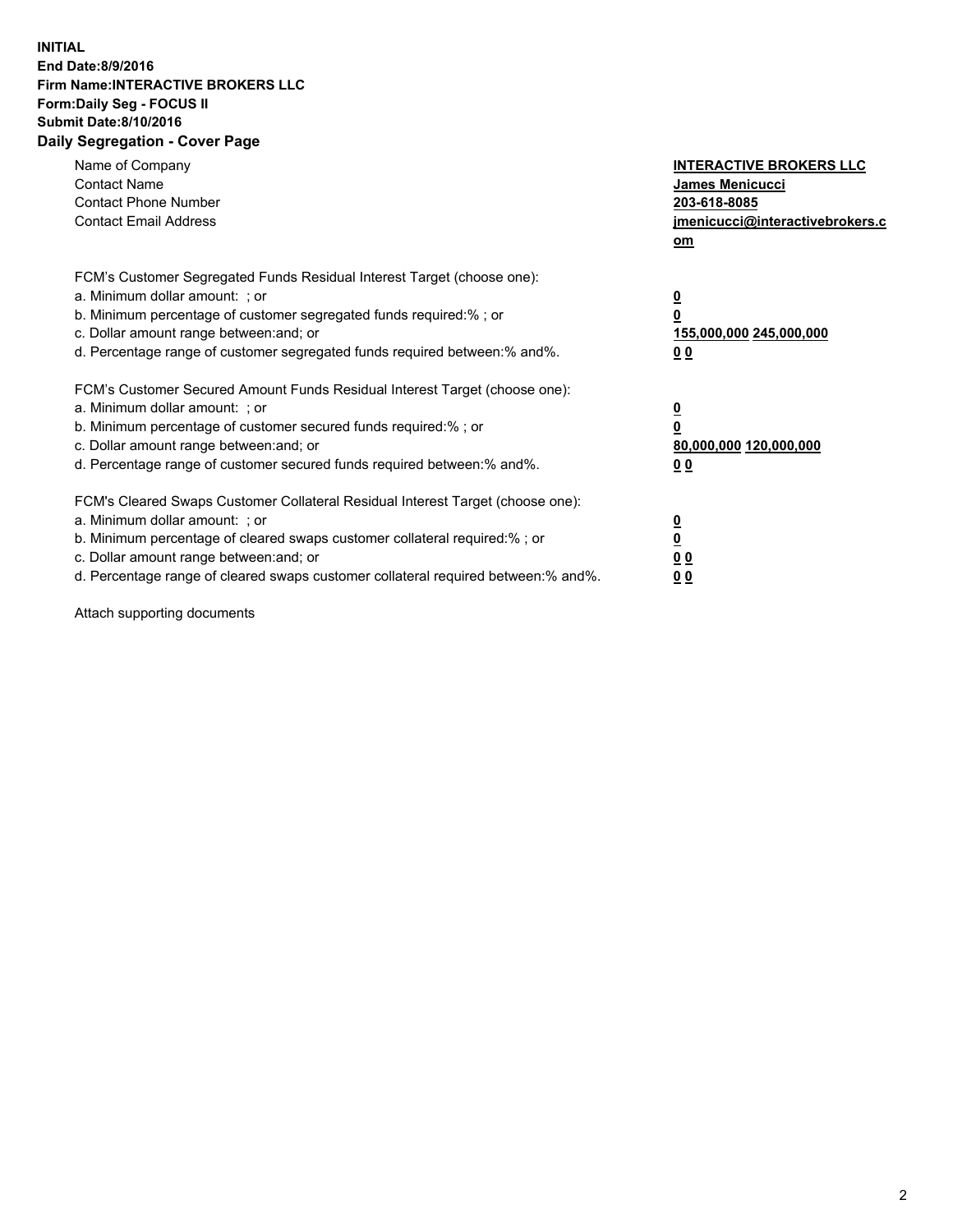## **INITIAL End Date:8/9/2016 Firm Name:INTERACTIVE BROKERS LLC Form:Daily Seg - FOCUS II Submit Date:8/10/2016 Daily Segregation - Secured Amounts**

|     | Foreign Futures and Foreign Options Secured Amounts                                         |                                                |
|-----|---------------------------------------------------------------------------------------------|------------------------------------------------|
|     | Amount required to be set aside pursuant to law, rule or regulation of a foreign            | $0$ [7305]                                     |
|     | government or a rule of a self-regulatory organization authorized thereunder                |                                                |
| 1.  | Net ledger balance - Foreign Futures and Foreign Option Trading - All Customers             |                                                |
|     | A. Cash                                                                                     | 349,949,410 [7315]                             |
|     | B. Securities (at market)                                                                   | $0$ [7317]                                     |
| 2.  | Net unrealized profit (loss) in open futures contracts traded on a foreign board of trade   | 21,341,291 [7325]                              |
| 3.  | Exchange traded options                                                                     |                                                |
|     | a. Market value of open option contracts purchased on a foreign board of trade              | 287,381 [7335]                                 |
|     | b. Market value of open contracts granted (sold) on a foreign board of trade                | -105,793 [7337]                                |
| 4.  | Net equity (deficit) (add lines 1. 2. and 3.)                                               | 371,472,289 [7345]                             |
| 5.  | Account liquidating to a deficit and account with a debit balances - gross amount           | 65,140 [7351]                                  |
|     | Less: amount offset by customer owned securities                                            | 0 [7352] 65,140 [7354]                         |
| 6.  | Amount required to be set aside as the secured amount - Net Liquidating Equity              | 371,537,429 [7355]                             |
|     |                                                                                             |                                                |
| 7.  | Method (add lines 4 and 5)                                                                  |                                                |
|     | Greater of amount required to be set aside pursuant to foreign jurisdiction (above) or line | 371,537,429 [7360]                             |
|     | 6.                                                                                          |                                                |
|     | FUNDS DEPOSITED IN SEPARATE REGULATION 30.7 ACCOUNTS                                        |                                                |
| 1.  | Cash in banks                                                                               |                                                |
|     | A. Banks located in the United States                                                       | 11,900,000 [7500]                              |
|     | B. Other banks qualified under Regulation 30.7                                              | 0 [7520] 11,900,000 [7530]                     |
| 2.  | Securities                                                                                  |                                                |
|     | A. In safekeeping with banks located in the United States                                   | 400,487,125 [7540]                             |
|     | B. In safekeeping with other banks qualified under Regulation 30.7                          | 0 [7560] 400,487,125 [7570]                    |
| 3.  | Equities with registered futures commission merchants                                       |                                                |
|     | A. Cash                                                                                     | $0$ [7580]                                     |
|     | <b>B.</b> Securities                                                                        | $0$ [7590]                                     |
|     | C. Unrealized gain (loss) on open futures contracts                                         | $0$ [7600]                                     |
|     | D. Value of long option contracts                                                           | $0$ [7610]                                     |
|     | E. Value of short option contracts                                                          | 0 [7615] 0 [7620]                              |
| 4.  | Amounts held by clearing organizations of foreign boards of trade                           |                                                |
|     | A. Cash                                                                                     | $0$ [7640]                                     |
|     | <b>B.</b> Securities                                                                        | $0$ [7650]                                     |
|     | C. Amount due to (from) clearing organization - daily variation                             | $0$ [7660]                                     |
|     | D. Value of long option contracts                                                           | $0$ [7670]                                     |
|     | E. Value of short option contracts                                                          | 0 [7675] 0 [7680]                              |
| 5.  | Amounts held by members of foreign boards of trade                                          |                                                |
|     | A. Cash                                                                                     | 68,513,710 [7700]                              |
|     | <b>B.</b> Securities                                                                        | $0$ [7710]                                     |
|     | C. Unrealized gain (loss) on open futures contracts                                         | 8,004,421 [7720]                               |
|     | D. Value of long option contracts                                                           | 287,378 [7730]                                 |
|     | E. Value of short option contracts                                                          | <mark>-105,793</mark> [7735] 76,699,716 [7740] |
| 6.  | Amounts with other depositories designated by a foreign board of trade                      | 0 [7760]                                       |
| 7.  | Segregated funds on hand                                                                    | $0$ [7765]                                     |
| 8.  | Total funds in separate section 30.7 accounts                                               | 489,086,841 [7770]                             |
| 9.  | Excess (deficiency) Set Aside for Secured Amount (subtract line 7 Secured Statement         | 117,549,412 [7380]                             |
|     | Page 1 from Line 8)                                                                         |                                                |
| 10. | Management Target Amount for Excess funds in separate section 30.7 accounts                 | 80,000,000 [7780]                              |
| 11. | Excess (deficiency) funds in separate 30.7 accounts over (under) Management Target          | 37,549,412 [7785]                              |
|     |                                                                                             |                                                |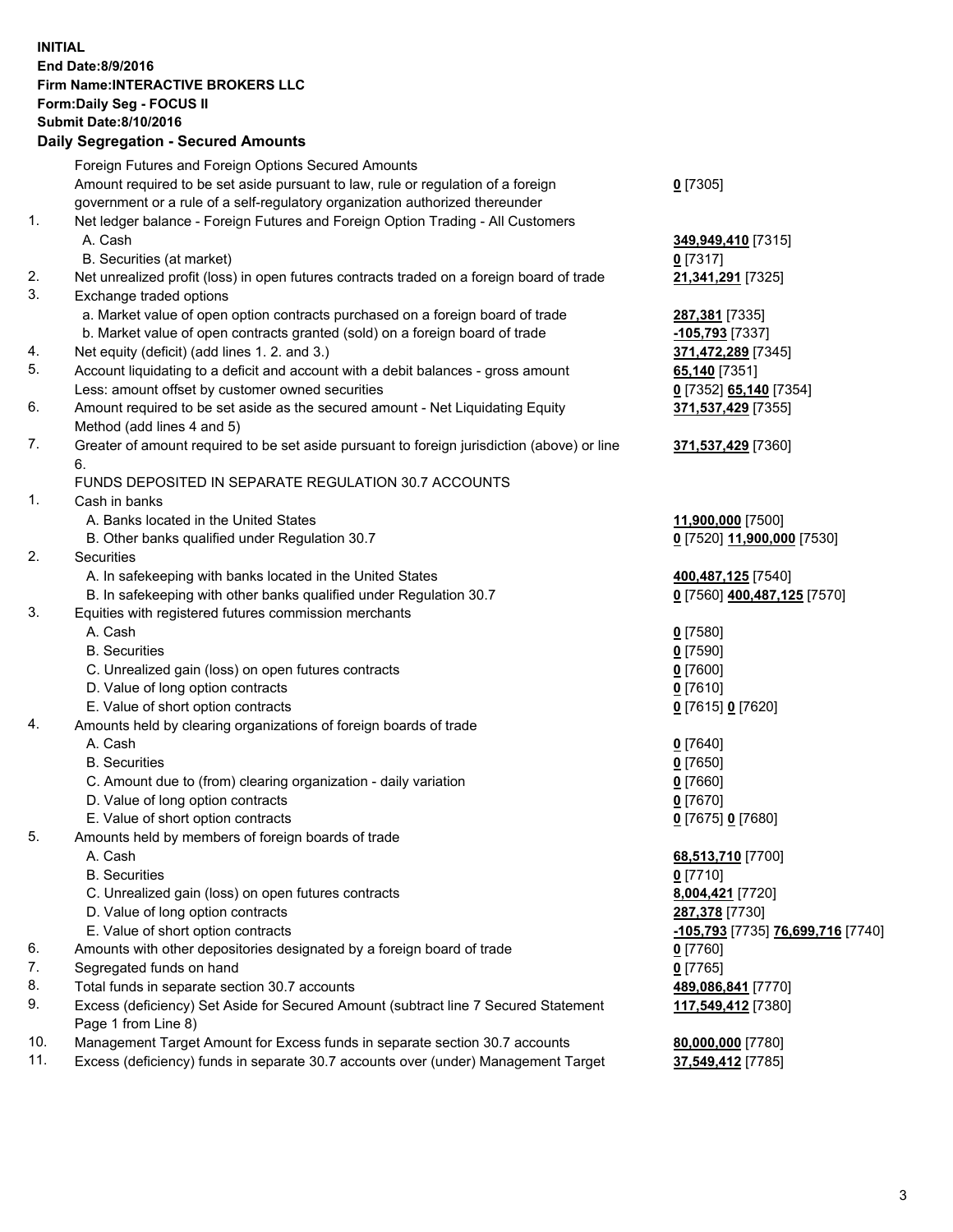**INITIAL End Date:8/9/2016 Firm Name:INTERACTIVE BROKERS LLC Form:Daily Seg - FOCUS II Submit Date:8/10/2016 Daily Segregation - Segregation Statement** SEGREGATION REQUIREMENTS(Section 4d(2) of the CEAct) 1. Net ledger balance A. Cash **3,067,866,008** [7010] B. Securities (at market) **0** [7020] 2. Net unrealized profit (loss) in open futures contracts traded on a contract market **-128,488,748** [7030] 3. Exchange traded options A. Add market value of open option contracts purchased on a contract market **127,156,939** [7032] B. Deduct market value of open option contracts granted (sold) on a contract market **-192,125,829** [7033] 4. Net equity (deficit) (add lines 1, 2 and 3) **2,874,408,370** [7040] 5. Accounts liquidating to a deficit and accounts with debit balances - gross amount **67,106** [7045] Less: amount offset by customer securities **0** [7047] **67,106** [7050] 6. Amount required to be segregated (add lines 4 and 5) **2,874,475,476** [7060] FUNDS IN SEGREGATED ACCOUNTS 7. Deposited in segregated funds bank accounts A. Cash **170,219,829** [7070] B. Securities representing investments of customers' funds (at market) **1,781,651,560** [7080] C. Securities held for particular customers or option customers in lieu of cash (at market) **0** [7090] 8. Margins on deposit with derivatives clearing organizations of contract markets A. Cash **31,769,257** [7100] B. Securities representing investments of customers' funds (at market) **1,176,539,078** [7110] C. Securities held for particular customers or option customers in lieu of cash (at market) **0** [7120] 9. Net settlement from (to) derivatives clearing organizations of contract markets **11,993,634** [7130] 10. Exchange traded options A. Value of open long option contracts **127,150,051** [7132] B. Value of open short option contracts **-192,118,877** [7133] 11. Net equities with other FCMs A. Net liquidating equity **0** [7140] B. Securities representing investments of customers' funds (at market) **0** [7160] C. Securities held for particular customers or option customers in lieu of cash (at market) **0** [7170] 12. Segregated funds on hand **0** [7150] 13. Total amount in segregation (add lines 7 through 12) **3,107,204,532** [7180] 14. Excess (deficiency) funds in segregation (subtract line 6 from line 13) **232,729,056** [7190] 15. Management Target Amount for Excess funds in segregation **155,000,000** [7194] **77,729,056** [7198]

16. Excess (deficiency) funds in segregation over (under) Management Target Amount Excess